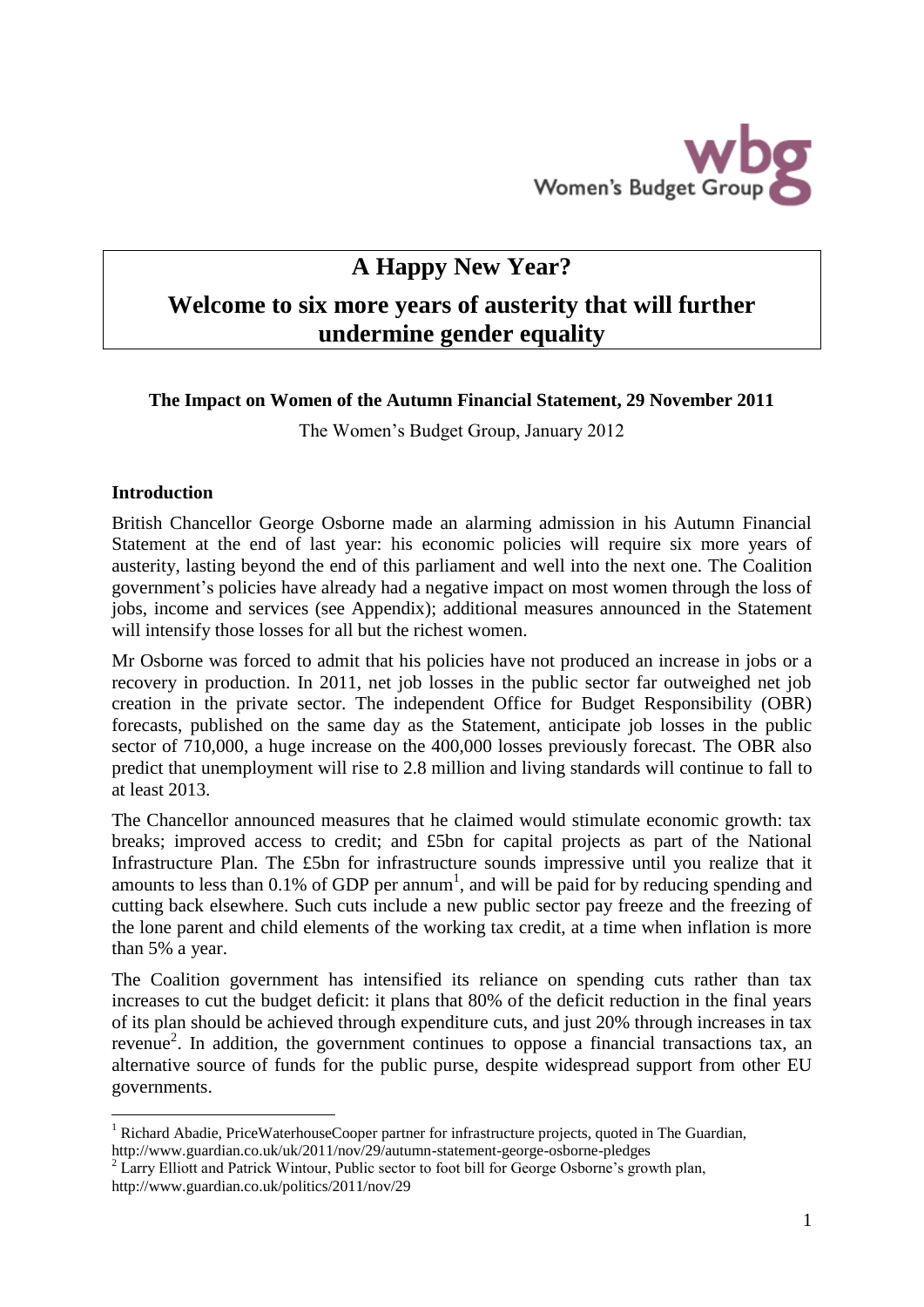What is the likely impact of these new measures on women? What are the implications for gender equality? In spite of his legal obligations to provide an equalities impact assessment, the Chancellor made no attempt to tell us.

# **The Treasury ignores legal duty to complete gender equality impact assessment**

The government has a legal obligation to pay 'due regard' to the impact of their policies and budgetary decisions on equality between men and women. Yet the Coalition has once again failed to produce an equalities impact statement on decisions that have significant consequences, not just for the economy, but also for the structure of society.

The failure to produce an equalities impact statement is inexcusable, particularly given the Fawcett Society's legal challenge of the 2010 Budget and the Equalities and Human Rights Commission's Section 31 investigation into the 2010 Spending Review. Gender impact analysis produced by the Women's Budget Group and other organisations including the Institute for Fiscal Studies, demonstrates that it is possible to produce clear gender analysis of who benefits from and who pays the cost of economic policy. The government can and must do the same.

The Treasury did produce an analysis of the impact of all the government's tax, tax credit and benefit measures on household income. The analysis suggests that the very rich in the top 10% of households pay the largest share, in proportion to their incomes. However, as pointed out by economists at the Institute for Fiscal Studies, this is largely a result of the continuation of measures, such as the 50% rate of tax on the highest earners, introduced by the last Labour government

The Treasury analysis also shows that those in the poorest households lose the most from the cumulative impact of spending, tax and benefit changes (Chart 1.E). The Institute for Fiscal Studies analysed the distributional impact of the changes announced in the Autumn Statement (which take effect in 2012/13) and found that, this year alone, the 30% of households with the lowest income will lose three times as much as the richest 30%. The IFS reports that families with children and families on a low income will experience a larger reduction in their net income than households without children and those with high incomes. 3

# **What is the Gender Equality Impact of the 2011 Autumn Statement?**

New research from the House of Commons Library shows that changes to tax credits and public sector pay outlined in the Autumn Statement, "hit women more than twice as hard as men". The research found that: "Of the £2.37 billion raised from tax credits and public sector pay changes in the Autumn Statement […] 73 per cent (£1.73 billion) will be coming from women and 27 per cent (£638 million) will be coming from men.<sup>34</sup>

Below, the Women's Budget Group considers the impact of the announcements made in the Autumn Statement on women's jobs, earnings and incomes.

<sup>&</sup>lt;u>.</u> 3 http://www.ifs.org.uk/budgets/as2011/tax\_benefits\_as11.pdf

<sup>&</sup>lt;sup>4</sup> House of Commons (2011) 'Autumn Statement: Impact on Women'.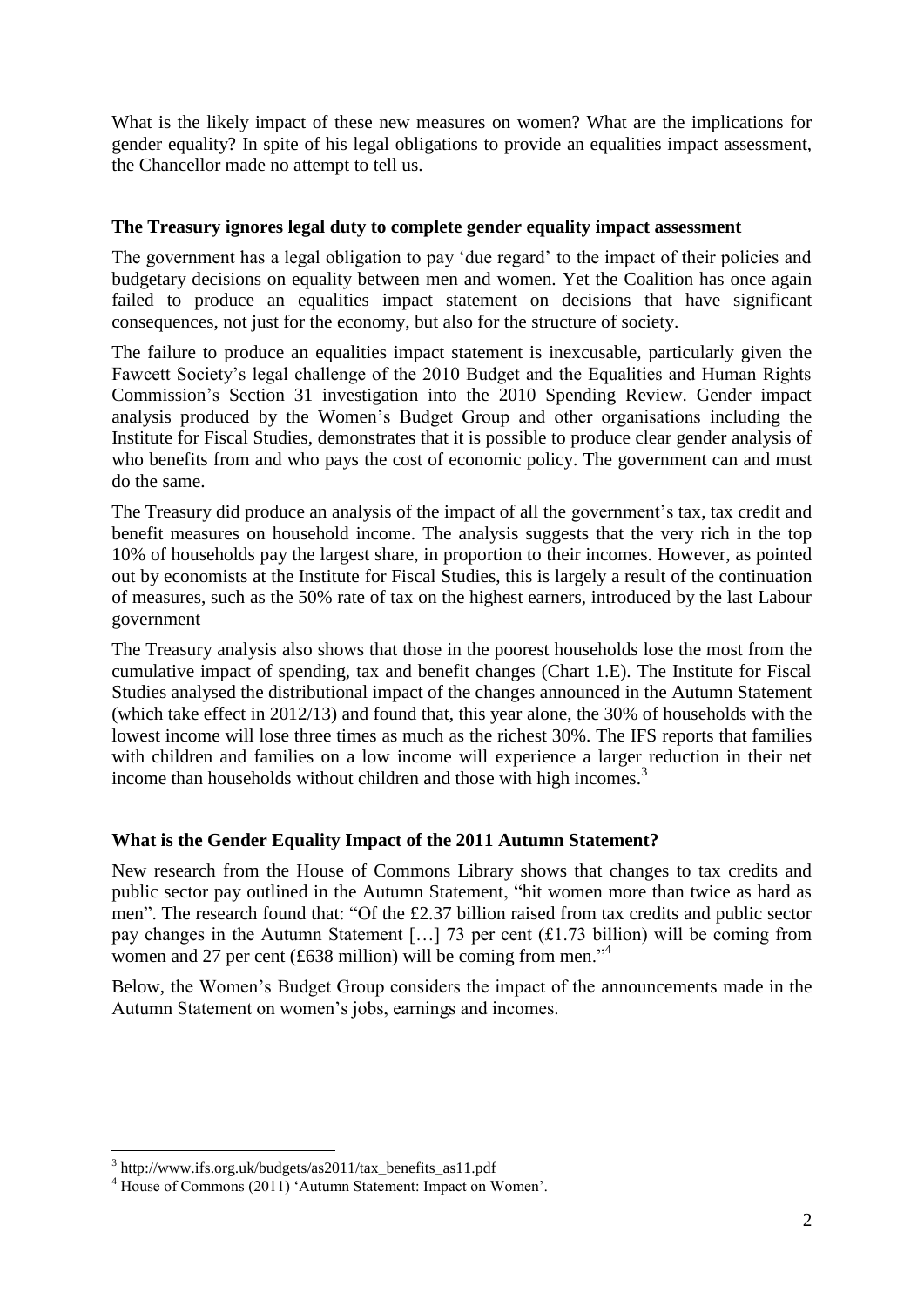## **Women's Jobs: Invest in social infrastructure as well as physical infrastructure**

Female unemployment has risen steadily in recent years, and by the end of 2011 it reached 7.5%, the highest figure in 23 years. <sup>5</sup> Mr Osborne failed to address this in the Autumn Statement; instead he proposed to stimulate job creation that - unless additional measures are introduced - will be largely jobs for the boys.

Take the £5bn capital investment proposed as part of the National Infrastructure Plan. That money will mostly be spent on physical infrastructure: roads, rail and digital. The WBG's concern is that any new jobs created in these fields are likely to go to men, unless specific measures are taken to address the under-representation of women in such industries. Just 5.3% of working women are employed in science, engineering and technology (SET) occupations compared with 31.3% of all working men. Women make up only 12.3% of the SET workforce, despite forming 45.1% of the UK workforce as a whole.

The WBG thinks it is as important for the current and future well-being of people in the UK to invest in social infrastructure - education, care and health services – as it is in physical infrastructure. Social infrastructure generates many jobs for women, and helps to counterbalance the predominantly male job creation arising from physical infrastructure investment. Of course, in the long run, measures are needed to promote an end to gender segregation in these occupations too.

## *Childcare*

A good example of investment in social infrastructure is the announcement, welcomed by the WBG, of increased spending on nursery places for 2-3 year-olds in deprived communities. We also welcome the fact that the government recognises that nursery provision provides an essential educational base for 2-3 year olds and is investment in the future. However, the 15 hours a week assigned to these places make it very difficult for parents to organise their employment, given the limited jobs available during school hours and the high cost of childcare.

Childcare in the UK is the most expensive in the world. The OECD report that 33% of the average net income in the UK goes to childcare compared to 11% in France, 8% in Germany, and 4% in Belgium where childcare is more heavily subsidised. Low-income families now have to pay even more towards the already high cost of childcare, because the government reduced the Childcare Tax Credit, the subsidy given for nursery costs, from 80% to 70%.

An independent study by Aviva, the insurance company, found that 32,000 women left the workforce in the last year after their income was 'eroded by the associated costs of working'.<sup>6</sup> Aviva's *Family Finance* Report highlights the fall in family income in many households due to rising costs of essentials such as fuel, lighting, heating and food, while at the same time incomes are falling. When the cost of childcare was added to work expenses, the report found that many part-time workers would be better off if they did not go to work: 'On average, a woman in part-time work earns just £8,557 per year (£713 per month after tax), but if she has two children (a one-year-old and a seven-year-old), and pays £721 in childcare/schooling and £90 in work-associated costs each month, she may actually be financially worse off by £98 a month than if she didn't work'.<sup>7</sup>

Free childcare would significantly help families to combine work and caring responsibilities and help to make paid employment financially worthwhile. The evidence is that very young

<u>.</u>

<sup>5</sup> Office of National Statistics (2011)

<sup>&</sup>lt;sup>6</sup> http://www.aviva.com/data/media-uploads/news/File/pdf/2011/family\_finances\_report\_3\_aug2011.pdf

<sup>7</sup> http://www.aviva.com/data/media-uploads/news/File/pdf/2011/family\_finances\_report\_3\_aug2011.pdf, p. 15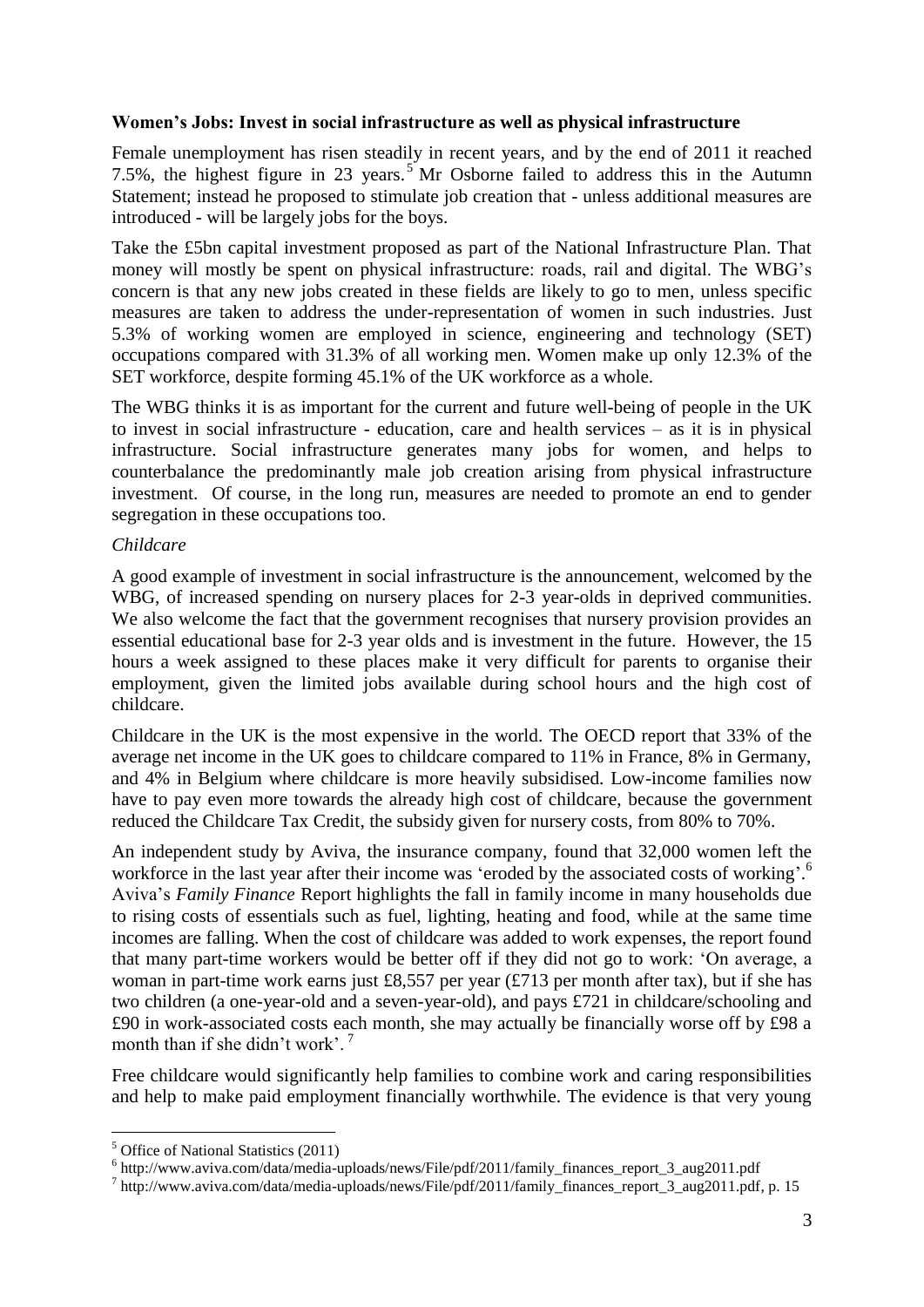children benefit most from high quality childcare. However, investment in childcare is still too low to provide adequate provision of quality and affordable childcare for all.

Our plea to the government is to invest more in high quality childcare and to deliver it to every 2-3 year old. The £380m a year by 2014-15 that the government is investing to extend 15 hours free childcare to all disadvantaged two year-olds is tiny compared with the £6.3bn to be spent on physical infrastructure. Investment in nursery infrastructure to deliver free, quality and universal pre-school childcare will improve educational opportunities and skills, and will strengthen women's employment opportunities both in general and in the nursery sector more specifically.

## *Youth unemployment*

Unemployment among young people is particularly high and measures to promote creation of good quality jobs for them are urgently needed. The Youth Contract, announced in the Chancellor's Autumn Statement, proposes to promote apprenticeships and employment for young people in the private sector. While this is a laudable intention, it is under-funded and the WBG is concerned that the large gender gap in employment and pay in the private sector will mean that young women will not enjoy the same opportunities and benefits as their male counterparts. We ask the government what it intends to do to ensure that young women benefit equally from the Youth Contract, in terms of jobs and pay.

Spending on measures likes the Youth Contract is welcome, but it is a drop in the ocean compared with what is needed to create jobs. Such measures are offset by public spending cuts elsewhere that reduce incomes, which in turn lessens demand in the wider economy. The private sector is unlikely to create many new jobs while the market for its output remains depressed. Yet the Autumn Statement includes measures that will cut real incomes, reduce demand for private sector goods, and therefore risks prolonging a lack of job creation.

# *Women & enterprise*

The Chancellor announced a measure to open up sources of credit options through 50% tax relief on investment in small businesses. Female-led businesses contribute more than £130bn to the British economy; their role in stimulating growth by creating and sustaining new jobs is crucial to economic recovery. More needs to be done to increase the number of female entrepreneurs and small businesses led by women. According to the Federation of Small Businesses, women make up 46% of the working economy of the UK, but they constitute only 29% of the self-employed.<sup>8</sup> Opening up access to finance will remove one of the main barriers that prevent more women from entering business.

The WBG also welcomes the news that the Coalition will invest £2m over three years to support rural enterprises led by women. To further support women in business the government should promote alternative sources of finance and provide access to training and support. These measures would help increase the growth potential of women-owned businesses. In line with the recommendations for the Federation of Small Businesses' report on women in business, the government would do well to introduce more networking and mentoring opportunities for women in business.

However, the WBG has strong concerns that measures to promote entrepreneurship will do nothing to improve the lot of many poor or low skilled women who have so far borne the

 $\frac{1}{8}$ 

http://www.fsb.org.uk/policy/images/2011%2004%20female%20entrepreneurship%20one%20page%20briefing .pdf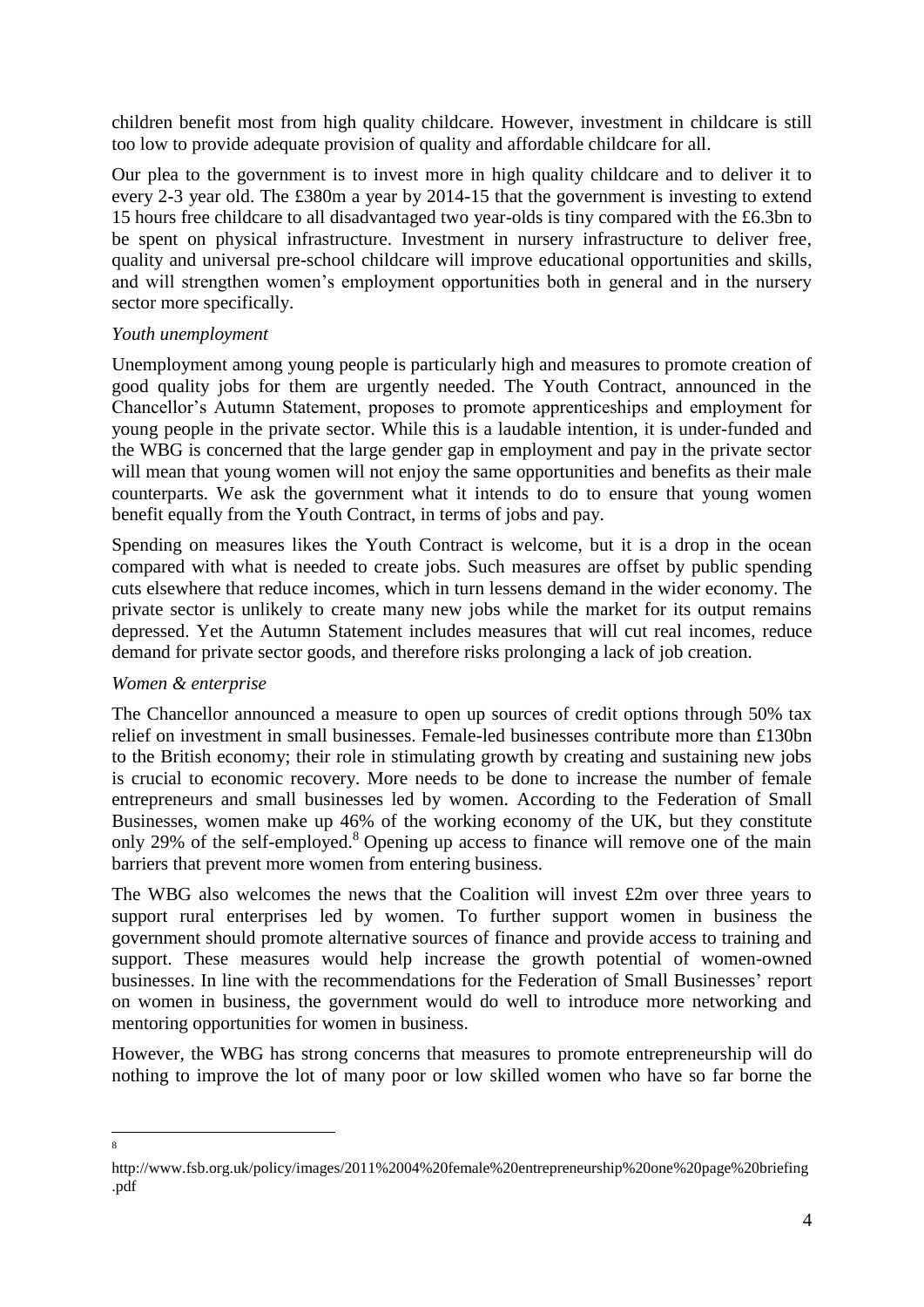brunt of the Coalition's cuts. Nor will it benefit many low income women with children or other caring responsibilities.

## **Women's Incomes: Reverse the cuts to low-income women**

#### *Public sector workers*

One of the most significant measures announced in the Autumn Statement is a further instalment of pay restraint for public sector employees. Mr Osborne plans to cap public sector pay at 1% for a further two years, once the current two-year pay freeze ends later this year. This pay restraint will apply to all public sector workers, even those on the lowest incomes, the majority of whom are women. Analysis by the WBG found that 73% of those affected by the public sector pay freeze are women<sup>9</sup>; it is inevitable, therefore, that the extension of public sector pay restraint will disproportionately affect women.

## *Social welfare*

Income from most benefits and pensions will be uprated by 5.2%, in line with the rise in the Consumer Price Index, less than if benefits had been uprated in line with the Retail Price Increase (RPI), as used to be the case prior to the Coalition changing the policy in June 2010.

The £110 above-inflation increase in the child element of the Child Tax Credit promised in the Chancellor's spring 2011 budget will not go ahead. Moreover, the Couples and Lone Parents elements of the Working Tax Credit will be frozen, thus ensuring that the incomes of the poor and middle households who receive these credits will struggle to keep up with the rising cost of living.

Despite pleading necessity for cuts to social welfare, the Chancellor felt able to give away potential tax revenue by reducing corporation tax to 25%, extending rate relief for businesses until April 2013 and granting 50% tax relief on business start ups. The Chancellor has also decided to extend the freeze on the uprating of fuel duty to August 2012. A vociferous lobby of motorists and haulage firms demanded this to offset the rising cost of petrol. WBG analysis has shown that the fuel duty freeze benefits women far less than men (because women are far less likely to own cars), and lone mothers and single female pensioners the least<sup>10</sup>. Ironically the cost of extending the fuel tax giveaway until August - £975m - is exactly the same amount the Chancellor saves in 2012-13 by not introducing the aboveinflation increase in the child element of the Child Tax Credit.

We argue gender equality would have been better served by spending the money on boosting the incomes of low-income families with children by introducing the promised £110 aboveinflation increase in the child element of the Child Tax Credit.

#### *Child poverty*

<u>.</u>

The Institute for Fiscal Studies published a report on 11 October 2011 warning that the government's plans will push  $600,000$  more children into poverty by 2013.<sup>11</sup> Research by the Joseph Rowntree Foundation suggests that Britain's exceptionally high levels of child poverty cost us £25bn a year, undermining economic sustainability. A large proportion of this - £17bn - is a cost to the Exchequer. It does not make economic sense to take money from the

<sup>&</sup>lt;sup>9</sup> See WBG (2010) The Impact on Women of the Coalition Spending Review 2010 see [www.wbg.org.uk/RRB\\_Reports\\_4\\_1653541019.pdf](http://www.wbg.org.uk/RRB_Reports_4_1653541019.pdf) , p. 13

<sup>&</sup>lt;sup>10</sup> See WBG (2011) Gender Analysis of the Changes in Indirect taxes introduced by the coalition Government 2010-11 see [www.wbg.org.uk/pdfs/Indirect\\_tax\\_Budget\\_2011\\_final\\_report\\_June\\_20.pdf](http://www.wbg.org.uk/pdfs/Indirect_tax_Budget_2011_final_report_June_20.pdf)

<sup>11</sup> http://www.ifs.org.uk/comms/comm121.pdf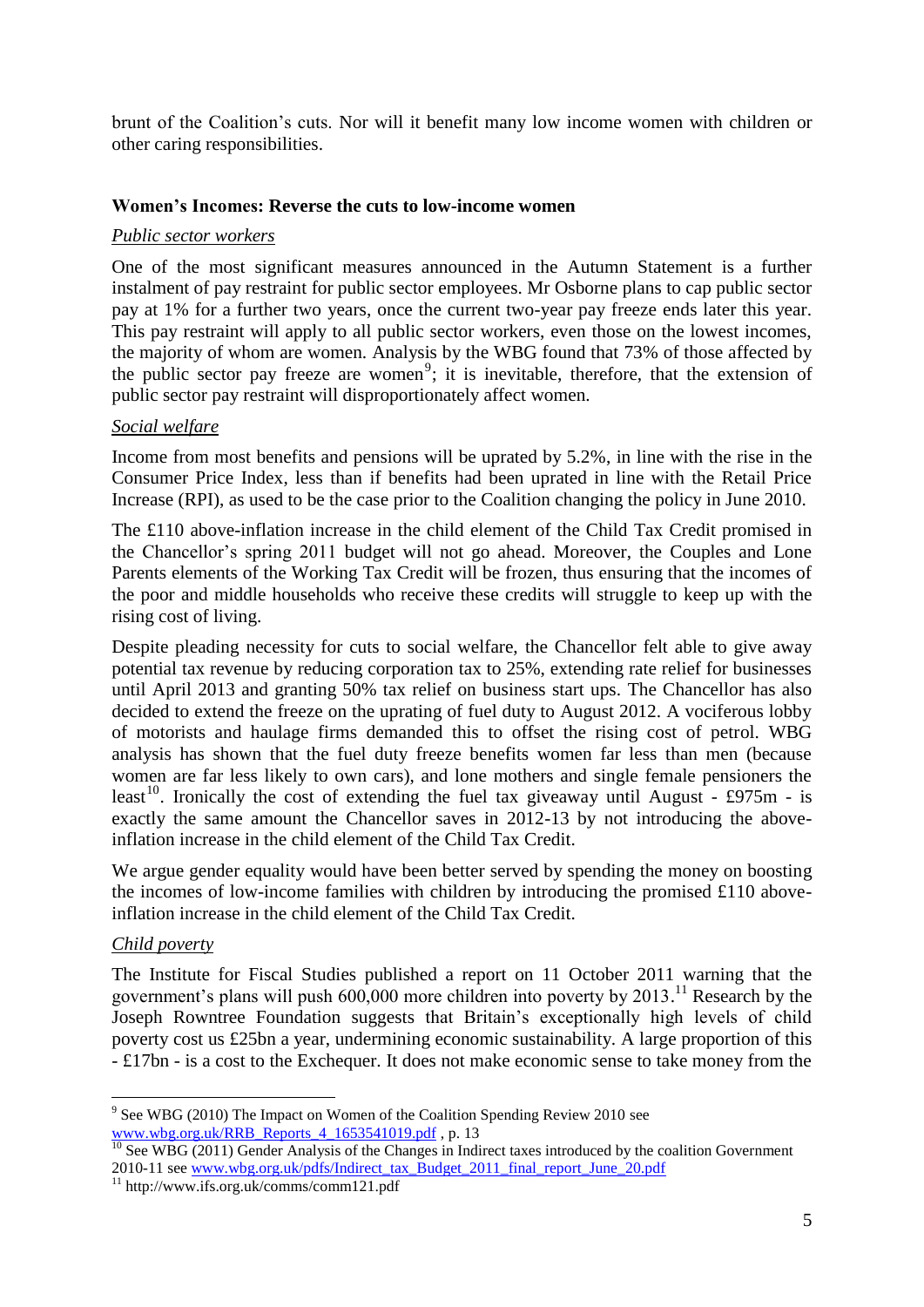purses of low-income women and families with children. And low-income women are unlikely to be the ones benefiting from tax giveaways such as the 50% tax relief on business start ups.

# **Conclusions and Recommendation - Plan F - a feminist alternative economic strategy that drives social and economic recovery**

Specific measures should be introduced, based on the above analysis to mitigate the adverse impacts on low and middle-income women and to promote gender equality:

- Measures to promote women's equal opportunities in employment and pay in the provision of physical infrastructure.
- Investment in social infrastructure as well as physical infrastructure.
- Promote women's employment by providing universal free nursery places for all 2-4 year-olds*.*
- Boost benefits for low-income women and families with children by reinstating the £110 above inflation increase in the child element of the Child Tax Credit promised in the last budget.
- Lift the freeze on the Couples and Lone Parents elements of the Working Tax Credit.
- Reverse the three-year freeze on Child Benefit, which in 2011 has cut the incomes of families with two children by £140.40. $12$
- End the freeze on fuel duty.

There is also a pressing need to rethink the Coalition's overall economic strategy:

- Austerity policies based on primarily on expenditure cuts, with only a minority contribution from tax increases, are undermining gender equality and making the lives of low and middle income women harder.
- These policies are also failing to reduce the budget deficit; the chancellor will have to borrow at least £111bn more than planned.
- The best way to cut the deficit is to get the unemployed back into paid work. This will reduce spending on welfare benefits and increase tax revenues. It won't happen under current policies.

**The Chancellor's Plan A has failed. What women need is Plan F - a feminist alternative economic strategy that drives social and economic recovery through measures that support gender equality and improvements in women's day-to-day lives.** 

1

<sup>&</sup>lt;sup>12</sup> Child Poverty Action Group (2011) Child Benefit Calculator